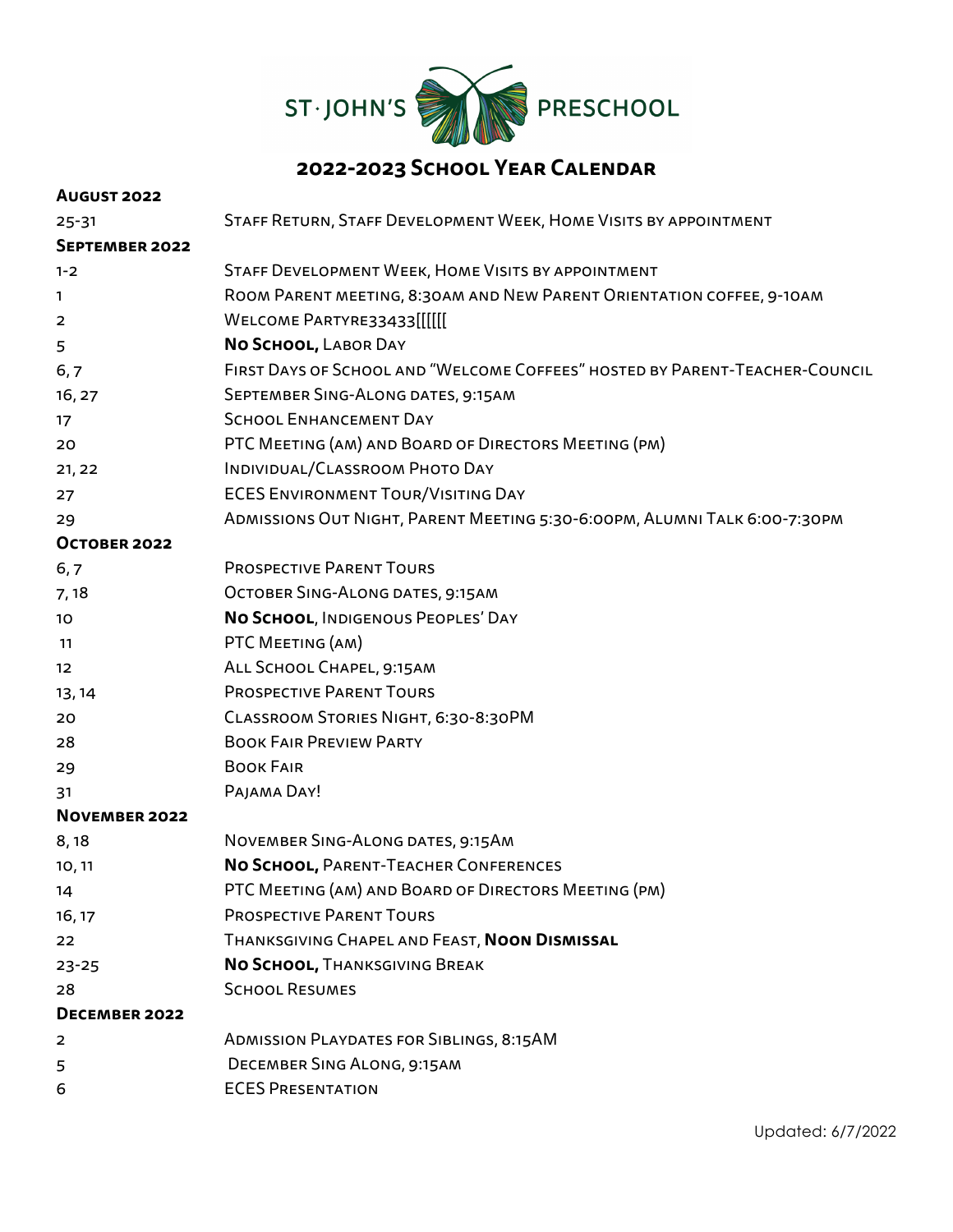| 7                 | FIRST YEAR PARENT COFFEE, 9:30AM                     |
|-------------------|------------------------------------------------------|
| 14                | ST. JOHN'S LUMINARY WALK, FRONT LAWN, 5:30-6:30PM    |
| 16                | HOLIDAY CHAPEL AND RECEPTION, 11AM, NOON DISMISSAL   |
| 19-JAN. 2         | NO SCHOOL, WINTER BREAK                              |
| JANUARY 2023      |                                                      |
| 2                 | NO SCHOOL, NEW YEAR'S DAY                            |
| 3                 | NO SCHOOL, STAFF DEVELOPMENT DAY                     |
| 4                 | <b>SCHOOL RESUMES</b>                                |
| 10                | PTC MEETING (AM) AND BOARD OF DIRECTORS MEETING (PM) |
| 13, 24            | JANUARY SING-ALONG DATES, 9:15AM                     |
| 16                | NO SCHOOL, MARTIN LUTHER KING DAY                    |
| 18                | ALL-SCHOOL CHAPEL, 9:15AM                            |
| 19,20             | <b>PROSPECTIVE PARENT TOURS</b>                      |
| $23 - 27$         | <b>INTERIM PHONE CALLS</b>                           |
| 26                | ALL-SCHOOL POTLUCK 6:30PM                            |
| 31                | <b>ADMISSIONS DEADLINE</b>                           |
| FEBRUARY 2023     |                                                      |
| 3                 | No SCHOOL, ADMISSIONS PLAYDATES, 8:00AM              |
| 7,24              | FEBRUARY SING-ALONG DATES, 9:15AM                    |
| 9                 | ALUMNI EVENT/WORKSHOP, 4-6PM                         |
| 15                | ALL-SCHOOL CHAPEL, 9:15AM                            |
| 16                | <b>ECES PRESENTATION</b>                             |
| 20                | NO SCHOOL, PRESIDENT'S DAY                           |
| 23                | EVENING PTC MEETING FOLLOWED BY DISCUSSION           |
| <b>MARCH 2023</b> |                                                      |
| 6                 | NO SCHOOL, STAFF DEVELOPMENT DAY                     |
| 7,31              | <b>MARCH SING-ALONG DATES, 9:15AM</b>                |
| 14                | ALL-SCHOOL CHAPEL, 9:15AM                            |
| 15, 16            | NO SCHOOL, PARENT TEACHER CONFERENCES                |
| $17 - 24$         | NO SCHOOL, SPRING BREAK                              |
| 27                | <b>SCHOOL RESUMES</b>                                |
| <b>APRIL 2023</b> |                                                      |
| 4                 | PTC MEETING (AM)                                     |
| 7,18              | APRIL SING-ALONG DATES, 9:15AM                       |
| 10                | No SCHOOL, SPRING HOLIDAY                            |
| 12                | ALL-SCHOOL CHAPEL, 9:15AM                            |
| 14 OR 15          | <b>ALL-SCHOOL FUNDRAISER</b>                         |
| 17                | <b>BOARD OF DIRECTORS MEETING (PM)</b>               |
| 19                | <b>ECES ENVIRONMENT TOUR/VISITING DAY</b>            |
| <b>MAY 2023</b>   |                                                      |
| 8                 | NO SCHOOL, STAFF DEVELOPMENT DAY                     |
| 11                | <b>NEW PARENT RECEPTION</b>                          |